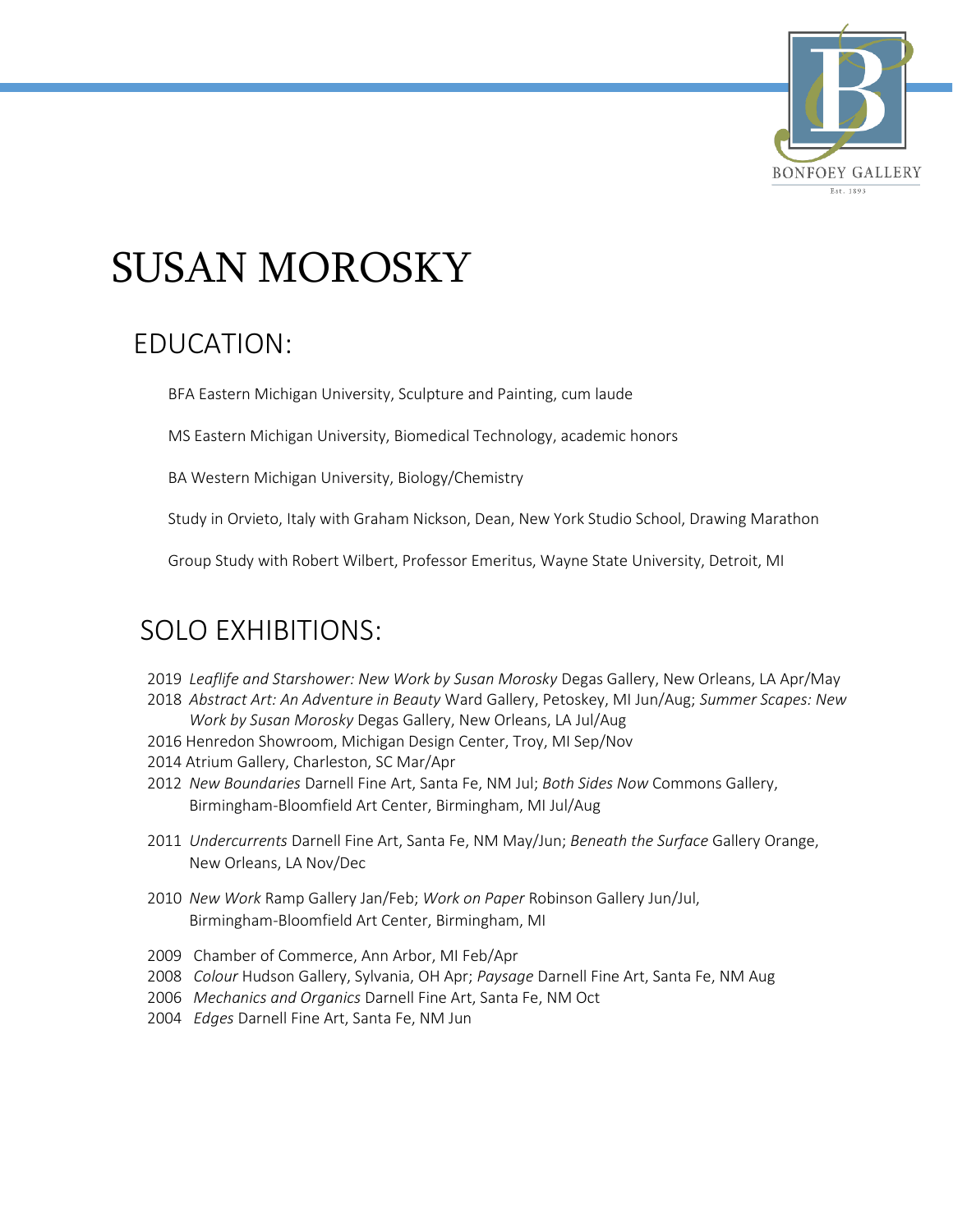

### SELECTED GROUP EXHIBITIONS:

- 2019 *Winter Group Show* Hudson Gallery, Sylvania, OH Jan/Mar; *Multiplicity* James Gallery, Pittsburgh PA May/Jun; *Morosky, Saxon, & Horn* Hudson Gallery, Sylvania, OH Jun/Jul; *Summer Group Exhibit* Hudson Gallery, Sylvania, OH Aug/Sep
- 2018 *Bumbaugh, Morosky, & Goldman* Hudson Gallery, Sylvania, OH May; *Abstracta,* Roan + Black, Saugatuck, MI Jul; *WATER: Rivers, Lakes, and Streams* Hudson Gallery, Sylvania, OH Jul/Aug
- 2017 *Freshman Class*: *New Artists* Roan+Black Gallery, Saugatuck, MI Jun/Jul; *One Hit Wonders: Art & Music* Glave-Kocen Gallery, Richmond, VA Jun/Jul; Summer Group Show, Ward Gallery, Petoskey, MI Jun/Aug; *art-able-ness* Hudson Gallery, Sylvania, OH Oct/Nov; *LaFemme*, Roan+Black Gallery, Saugatuck, MI Nov/Dec
- 2016 *New Work: Degas Gallery Artists* Freeport-McMoran, New Orleans, LA Nov/Dec; *Spring: Art in the Heart of Downtown* Poydras Center, Degas Gallery, New Orleans, LA Mar/May; *Sweet Days-Short Nights* Hudson Gallery, Sylvania, OH May/Jun; *Fleur d'Ete,* Degas Gallery, New Orleans, LA, Aug/Sep
- 2015 *Local Color*: Six Invited Artists Hudson Gallery, Sylvania, OH Mar/Apr; 2-Person Exhibition with Rodger Bechtold, Glave Kocen Gallery, Richmond, VA Apr/May; *All Terrain Vehicle: Exploring the Contemporary Landscape* James Gallery, Pittsburgh, PA May/Aug; *All Tangled Up in Blue* Degas Gallery, New Orleans, LA Oct/Nov; *5-Year Anniversary* Gallery Artists Brandt-Roberts Gallery, Columbus, OH Oct; *Requiescence* 2-Person Show Sorelle Gallery, New Canaan, CT Oct/Nov
- 2014 *Size Doesn't Matter* Glave Kocen Gallery, Richmond, VA Jan/Feb; *20 Years, 20 Artists, 20 Paintings* Gardner-Colby Gallery, Naples, FL Feb/Mar; *Speak!* Jules Place, Boston, MA Mar; Michigan Fine Art Competition, Birmingham-Bloomfield Art Center, Birmingham, MI May/Jun; *Abstract Vision: The Colors and Forms Behind the Everyday* Invitational Show, Louisa Gould Gallery, Martha's Vineyard, MA Aug/Sep
- 2013 *Summer Blues* Hudson Gallery, Sylvania, OH Aug
- 2012 Roche-Bobois and Henredon Showroom Installations by Diane Hancock Designs, Michigan Design Center, Troy, MI Mar; *This Just In* 3-Person Show, Apr/May and *End of Summer* Group Show Sep, Hudson Gallery, Sylvania, OH; *Unseen: Six New Artists for RVA*, Glave Kocen Gallery, Richmond, VA Dec
- 2011 5-Person Exhibition Gardner-Colby Gallery, Naples, FL Feb/Mar
- 2010 2-Person Show with Monroe Hodder, Darnell Fine Art, Santa Fe, NM May/Jun
- 2009 Michigan Fine Art Competition, Birmingham Bloomfield Art Center. Juror: Tony DeBlasi; Summer Group Show, Hudson Gallery, Sylvania, OH; Dexter Library, Dexter, MI *Landscapes*: Jul and *Faces*: Nov; *Small Works Show* Darnell Fine Art, Santa Fe, NM Nov/Dec
- 2008 Michigan Governor's Residence, Lansing, MI. Jury: Dow Museum & Midland Center for the Arts
- 2007 4-Person show, Ariana Gallery, Royal Oak, MI
- 2005 Washington Street Gallery, Ann Arbor, MI, 2-Person Exhibition; Group Exhibit, Ann Arbor Art Center, Ann Arbor, MI
- 2004 *Three Michigan Painters*, 3-Person Show, Ward Gallery, Harbor Springs MI